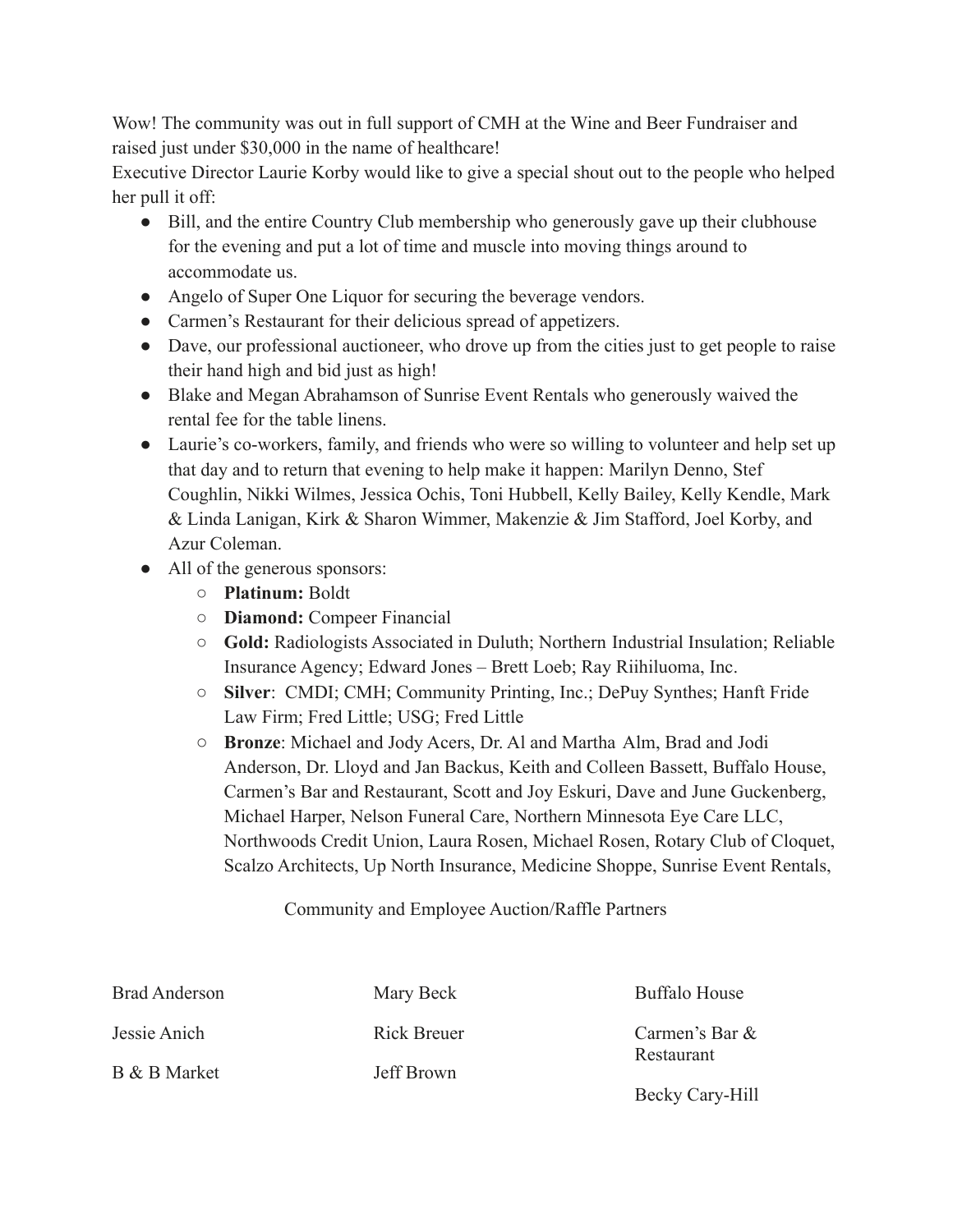| Paul & Caroline Charon        | Marianne Jezierski            | Jessica & Sean Ochis            |
|-------------------------------|-------------------------------|---------------------------------|
| Azur Coleman                  | <b>Betsy Johnson</b>          | Marla Peterson                  |
| <b>Stacy Colich</b>           | Tori Johnson                  | Sara Platt                      |
| Stef Coughlin                 | Abby Witeli                   | <b>Tiffany Werner</b>           |
| Jim & Sandy Crowley           | Liz Zappitello                | <b>Western Son Distributors</b> |
| Adrianna Culbert              | Diana Zezulka                 | Nikki Wilmes                    |
| Maren Curtiss                 | <b>CMH Volunteer Services</b> | Pine Knot News                  |
| Marilyn Denno                 | Organization                  | Christine Putikka               |
| Amanda DeWitt                 | Connie Kirkpatrick            | Jackie Renko                    |
| Dr. Vicki & Terry<br>Anderson | Colleen Kittel                |                                 |
| Dr. Kara Underwood &          | Brenda Korbi                  | Lisa Robinson                   |
| Ron Gerth                     | Laurie Korby                  | Sammy's Pizza                   |
| Dr. Ken & Carolyn Ripp        | Dennis Lennartson             | Sarah Sapyta                    |
| Dr. Lloyd Backus              | Mainstream Boutique           | <b>Scalzo Architects</b>        |
| <b>DECC</b>                   | Mary-Kay Marciniak            | Ronda Schindeldecker            |
| <b>DSSO</b>                   |                               | Melissa Seibert                 |
| Duluth Tap Exchange           | Jacob Marvel-Anderson         | <b>Stacey Sievert</b>           |
| Frandsen Bank and Trust       | Deb Mattson                   | <b>SHCC</b>                     |
| Glensheen                     | Cheri McKay                   | Etta Souder                     |
| Kathy Gottschald              | <b>Tammy Mead</b>             | St. Croix Hospice               |
| Brenda Graden                 | <b>MN</b> Energy              | Rodgena St. Germaine            |
| Grandma's Marathon            | Sandy Nelson                  | <b>Brittany Steeg</b>           |
| Great Lakes Aquarium          | Nemadji Golf Course           | Super One Liquor                |
| Jammie Greuling               | Northwest Outlet              |                                 |
| Karen Hartung                 | Northwoods Credit Union       | Nancy Taggart                   |